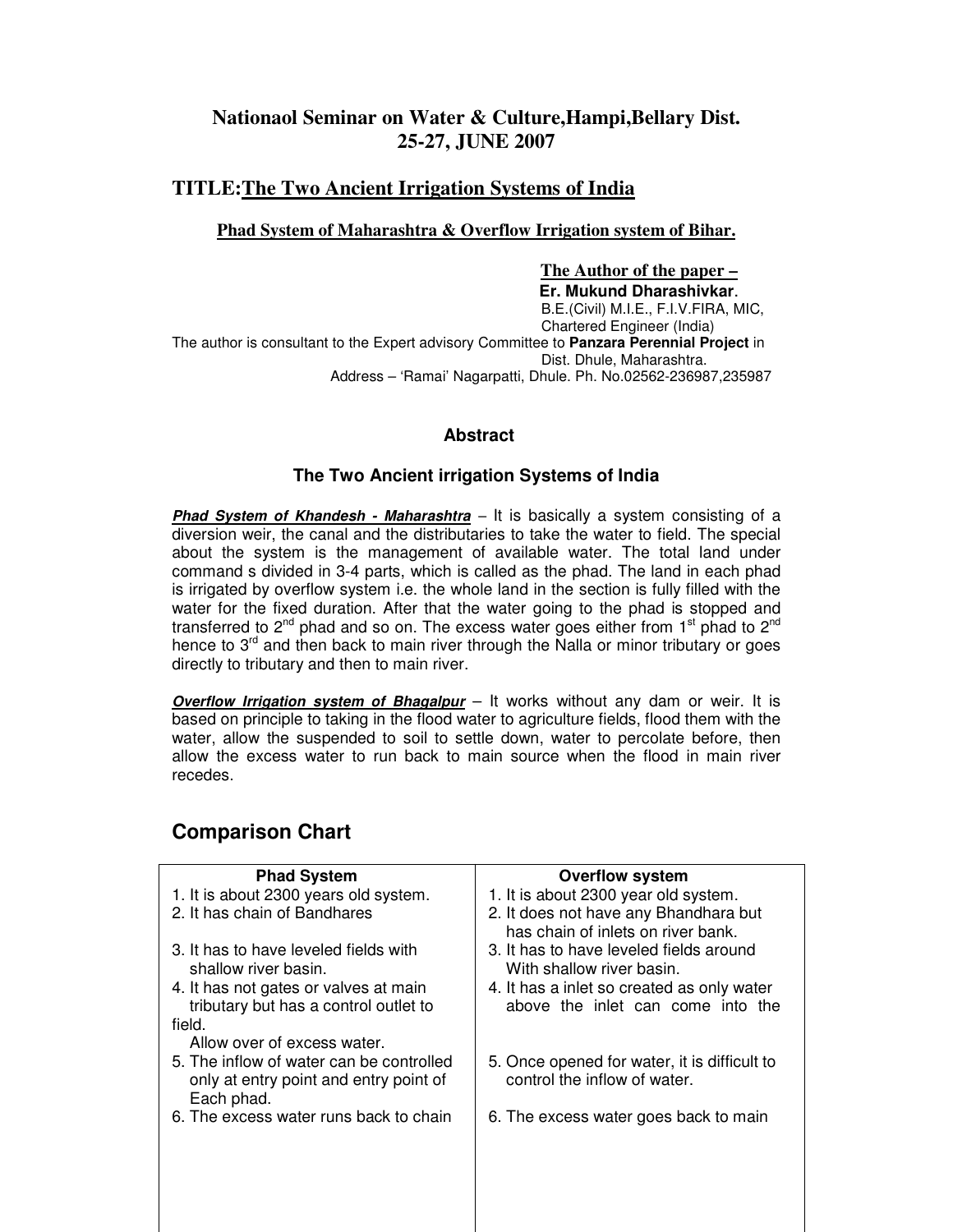- water proportionately. The matter proportionately.
- 8. The system can operate when there is 8. The system operates whenever there water flowing on the river when it is is flood is the river. Flooding or no floods.
- 9. The villagers who are beneficiation have 9. No such controlling body is observed. a controlling/managing body for water distribution/crop sowing pattern etc.
- 
- 10. Fishing is not possible.<br>11. It mainly operated on rivers Panzara, 11. It is mainly on Ganga in Baghalpur 11. It mainly operated on rivers Panzara, Kan, Burai, Girna, Misom and Aram. Dist. Of Bihar (former Bangal)

**.** The contract of the contract of the contract of the contract of the contract of the contract of the contract of

12. It is stilling functioning the some 12. It has fully stopped functionary Villages.

source i.e. main river. Source i.e. the main river.

- 7. The proper care is taken by the water 7. As the flood water is used, there is no using body to distribute the available need to control for the proportionate
	-
	-
	-
	-
	-

The study of the systems, their similarities and their differences can guide us to accommodate some principles. So modern water distribution systems can be modified for the betterment.

**Introduction –** The civilization started flourishing by the river sides very soon the time come when people were successful in transporting the water nearer to their habitation by artificially managed methods. This water was used for all the human needs including irrigation. In this paper I am trying to compare the two very old irrigation systems of India one on river Ganga in North India and another on tributaries of river Tapi in South.

 Before going into findings of irrigation works on both the rivers I will introduce both the systems.

**A] Phad system of Maharashtra –** It is the irrigation system mainly on river Panzara, Girna and Burai, which are the tributaries of Tapi. River Kan and Jamkheli which conjugate in Panzara and Mosam and Aram whch meet Girna also have the same systems of irrigation.

 It is mainly the systems of irrigations the agricultural land by the water diverted form the river by construction the overflow type of Bandhara [i.e.Bund]. The land getting the benefit of irrigation water is normally divided in 4 parts [may be 3 in some cases] which are called as phads and have local names like Hanuman Phad, Ambabaicha Phad etc. It is totally people managed water distribution & management system. In this system the Bund or Bandharas constructed either by the Sardar or any other Govt. authority or constructed by any rich citizen who in return got the reconsideration and returns like authority to collect tax from the ruler. It called as Deshmukhi or Patilki.

 The writer proof of the age of those systems is available for Milvan Bandhare which was constructed by Mr. Shivram Dagadu in year 1328 [Shake 1260] n the memory and it cost them Rs.6000/- at that time [from the record with the irrigation dept. of Dhule circle.]

 The exact period of the starting of this system is not determined scientifically. But the folk tales and folk information take these systems as back as 300 b.c. [similar conclusion is drawn by Dr.More in his thesis.] At that time these were the temporary loose boulder type funds, which the people had to construct every year after the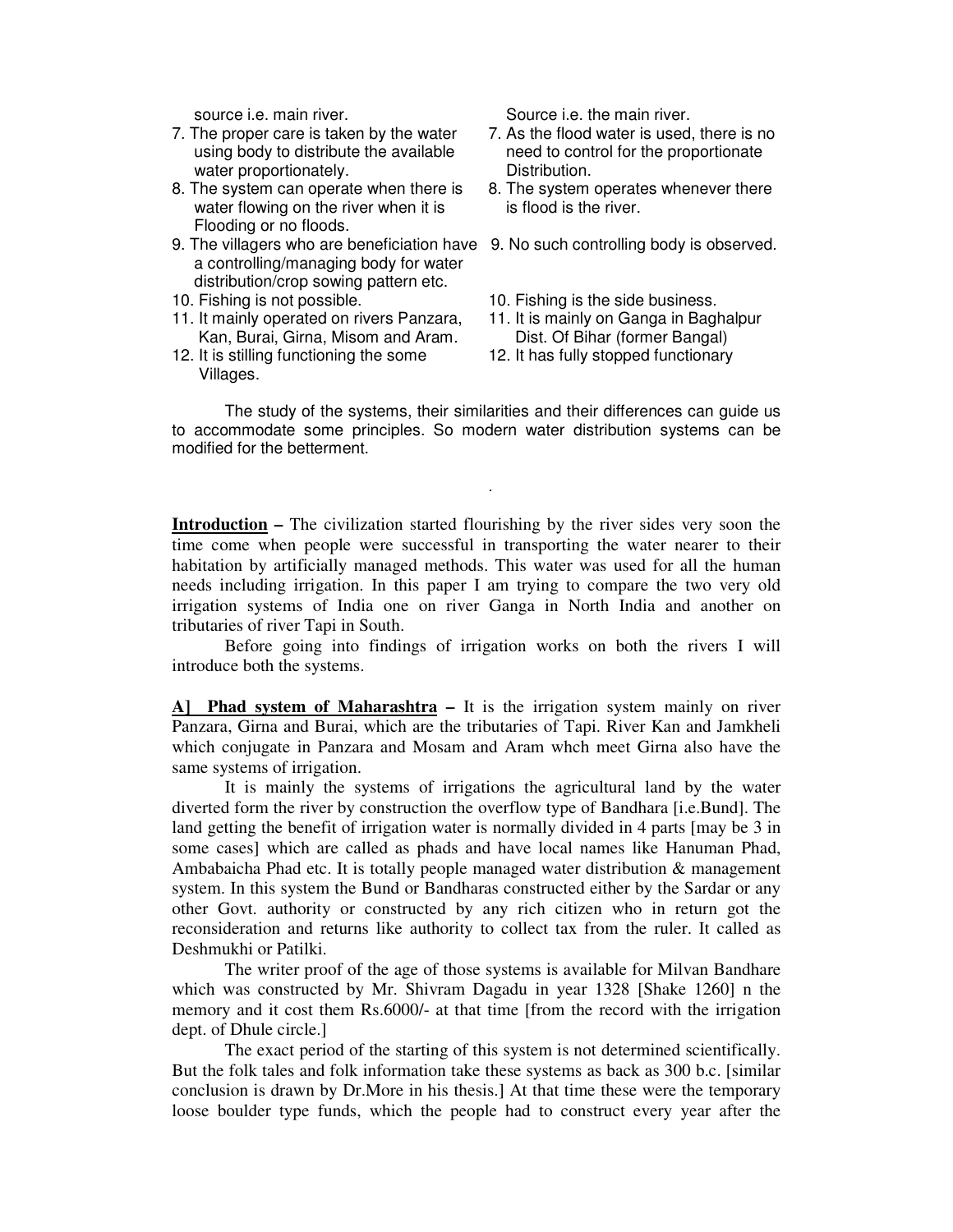intense rainy period was over. When their knowledge could develop the permanent bund the temporary loose boulder structures were converted into permanent U.C.R. masonry Bunds, as mentioned above.

 In this paper, I am not going into the details at how the Bund is constructed and how the canal and distributaries are laid and how the total system works managed and made workable. I will pass on to main topic with the only mention that it is the most ancient people managed irrigation system in the whole world known as most sustainable irrigation systems of the world [paper by Mr.D.H.Kulkarni and Mr. R.K.Patil in 1984 at  $12^{th}$  congress on Irrigation & drainage at Fort Collins, USA]

 It has the chain of Bandharas on the river. The dist. between the two bunds is not fined nor its height is fixed. The two bunds may be from 5 to 10 kms. away. The only conclusion that can be drawn that there is a bund upstream of each village location, which provides water for irrigation to that village. The river wise No. of bandhras which are still function in 2006-07 is given below .

| $\mathcal{L}$         |                        |
|-----------------------|------------------------|
| <b>Name of rivers</b> | <b>No. of Bandhras</b> |
| Panzara               | 25                     |
| Kan                   | 9                      |
| Burai                 | 9                      |
| Girna                 | 6                      |
| Mosam                 | 37                     |
| Aram                  | 15                     |
| Jamkhedi              |                        |
| Others                | 11                     |
| Total                 | 112                    |

It is observed that there are similar type of Bandharas and irrigation system on river shivan, Rangewali, Nagini and Sarpini in Nandurbar Dist. [previously part of western khandesh or Dhule Dist.] All there rivers are tributaries to Tapi. But the irrigation on these rivers has a little different method and it is not popularly known as Phad.

**The Irrigation –** To mention earlier, it diverts water from main channel. It has no gate/outlet/ have to control the flow of water from the Band. Any quantity of water that can flow from Bandhara to Main canal starts flowing into the canal. There is the out let allows the regd. Quantity to flow further away and helps the excess quantity of water to run back to main river. Thus quantity of water in the canal is controlled.

 The water reaches the phad and total process of irrigating the area is carried out by overflow system. The entire area of phad is flooded by incoming water upto certain desired period. After that period the excess water either goes and gets transferred to  $2<sup>nd</sup>$  phad and then to  $3<sup>rd</sup>$  and so on or the other option is runs back to main river through the escape.

 As the system operates on diversion of water, it is essential that river must have the water. There is no necessity of having the flood.

 3-4 decades ago, the system was operating through for all the 12 months of year.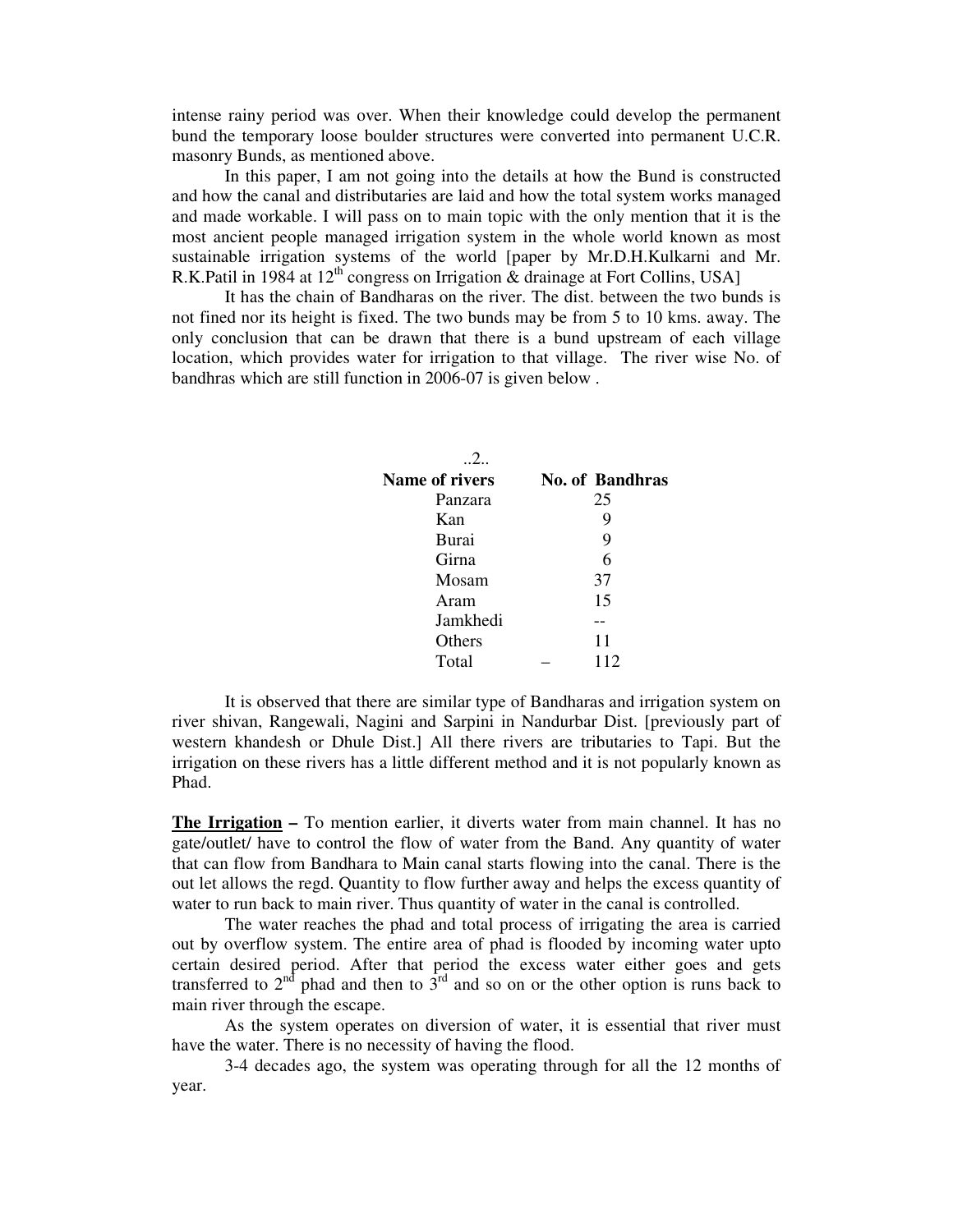**Overflow Irrigation system of Bhagalpur, Bihar [farmer] Ganga Damodar Delta port of greater Bangal –** The discovery of this old system was accident. There was wide spread material in the region for long 10 years from 1922 to 1932. It was decided that only medicinal efforts are not sufficient and should be aided by some alternate measures. So it was decided to excavate canals from Ganga to Damodar. When the work was started, the engineers for the older canal below each newly designed canal. The astonished engineers started search about the oldness of these canals and they were traced as back as 2300 years old. [**Er. Williams Willcocks** had 3 lectures in the institute of Engineers Culcutta in 1928, where he elaborated this system and then written a book on it called **Overflow irrigation of Bangal**.

 It was observed that there were small weirs called Kan and the canals called Kanawas. These systems had the similarity to the ancient irrigation systems in western India and Egypt as pointed out by Mr. Willcocks. I feel it necessary that somebody should take a careful search of other irrigation works in India of the same period and find out whether there are some similarities.

The parallel canals at nearly 5 miles interval is the main source of water. The

..3..

practical condition for this type of irrigation to be successful is to have shallow river and canal bed with fairly level or gently sloping land. The Ganga Damodar Delta Wally units to these conditions.

 Similar overflow canal is observed in Eastern part of Bangal [none know as Bangladesh] near Jasore Ekulana. It is known as 'Mathabhanga' canal which transfers water from main Ganga [from Nadia Barriage near Rampur] to Sundarban. It was the longest canal of such type.

 It will not be deviation from main subject it I just mention that this must be the oldest successful attempt to transfer water from basin of one river [river Ganga] to river Damodar carried out nearly 2300-2500 years ago which we are discussing today. Some of the canals or Kanas reach the other river while some stop in between and therefore called as Blind or Kanawas.

 The system is that the water from main river/main canal gets diverted to agricultural fields whenever the main channel is in floods. The Kai or the bund is used some times for this water diversion on may not be used. The river bank is cut by providing notch [ which can be sealed just by putting obstruction again] and water is allowed to flow to the fields.

 The diverted water is muddy and also carries the suspended silt along with it. It stands in the field for quite a good time when the silt settles down forming the fertile layer. This time is sufficiently long though to that fishing is possible in these artificially created temporary lakes. The crapping is possible when the water drain off say nearby after the monsoon is over.

 When the railway lines were laid is the area, the constructed high-level tracks for it obstructing these parallel canal system. Bangal Govt. tried to revive it in late nineteen the century learn in twenty in century but was not successful in doing it. The estimates and bills of works prepared are available as a support proof for the revival attempt.

 The main point of attention is that there is not control like valve/gate etc. for the incoming water. But the width and the depth of the canal control the flow provided. The canals are many a times 30-50m. wide or even more with the depth of just 15m. The size of notch out in the back just decided the spied and the quantity of water that could flow in.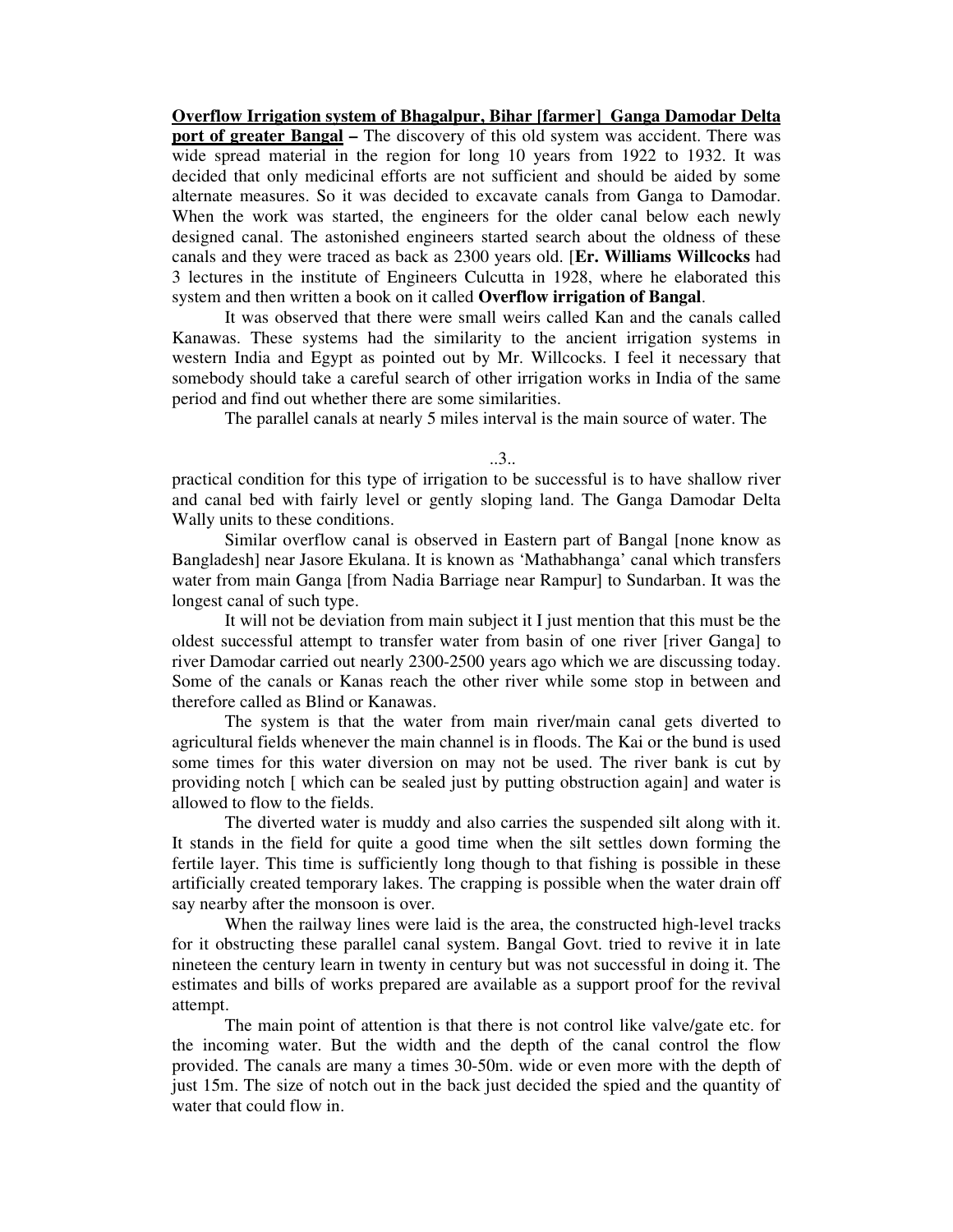This system was mainly used for high water consuming crop like rice. The speed and the time in which it will drain off will be decided by the monsoon rain interval and also by the return flow outlet opening.

 It was observed that the system could not operate due to insufficient rain for only 4 times in 50 yrs. [This is the record of 1870-1930 when the system was partially in operation.]

| Name            | Length of Canal | Area     | Width        |      | Depth of water |
|-----------------|-----------------|----------|--------------|------|----------------|
|                 | [Miles]         | [acres]  | Head         | Tail | [Fit.]         |
| 1. Kana Damodar | 60              | 1,25,000 | 120'         | 90'  |                |
| 2. Kana Nuddee  | 40              | 2,10,000 | 200'         | 100' |                |
| 3. Gya          | 30              | 35,000   | $40^{\circ}$ | 30'  |                |
| 4.Ilsura        | 50              | 1,30,000 | 130          | 30   |                |
| 5. Gargur       | 50              | 1,10,000 | 110          | 30   |                |
| 6. Banka        | 50              | 1,05,000 | 100          | 30   |                |
| 4               |                 |          |              |      |                |

| D<br>Т<br>n |
|-------------|
|-------------|

Comparison of both systems- As discussed in the previous paragraphs. Both the systems work on the principle of overflowing/flooding the entire land under cultivation by the water made available from main source by the knowledge and practice of the people living

 In phad system the area irrigated under one Bandhara was just 300-600 acres where as n overflow system of Ganga-Damodar Delta it is in lacs of acres.

 Both the systems operate under gravity flow. The record of how the people could manage and carry out/ calculates the levels are not known. May be that their observation skills and knowledge nature was helpful for them to make then understand these things.

 A Phad system area has only one monsoon rain water available where as Bangala system has summer flood also.

 In phad system the agriculturist could take at least 2 crops a year where as Ganga-Damodar Delta had the practice of one crop a year .

 In phad system there was perfect water distribution management and control on the cropping pattern, which was decided and controlled by the body of villagers. Nothing of such can be observed n Bangal system.

 There was the rotation of crops in phad system. If there are 4 phad on one Bandhara. The 1 yr. Crop can be repeated in  $5<sup>th</sup>$  yr. Only. There is no such control in Ganga Damodar Delta.

 The dist. Between Bund and irrigable land is small may be 3-5 kms. in phad system. The modified phad system [i.e. the block system developed and introduced by Bharatratna Visveswarayya has longer dist. and canal length upto 25kms. also. The Ganga Damodar Delta has av. subcanal length of 8 –10 kms.

Let me put all the described data in a compact tabular form.

| <b>Phad System</b>                                                    | <b>Overflow system</b>                                                        |
|-----------------------------------------------------------------------|-------------------------------------------------------------------------------|
| 1. It is about 2300 years old system.<br>2. It has chain of Bandharas | 1. It is about 2500-year-old system.<br>2. It does not have any Bhandhara but |

#### **Comparison chart**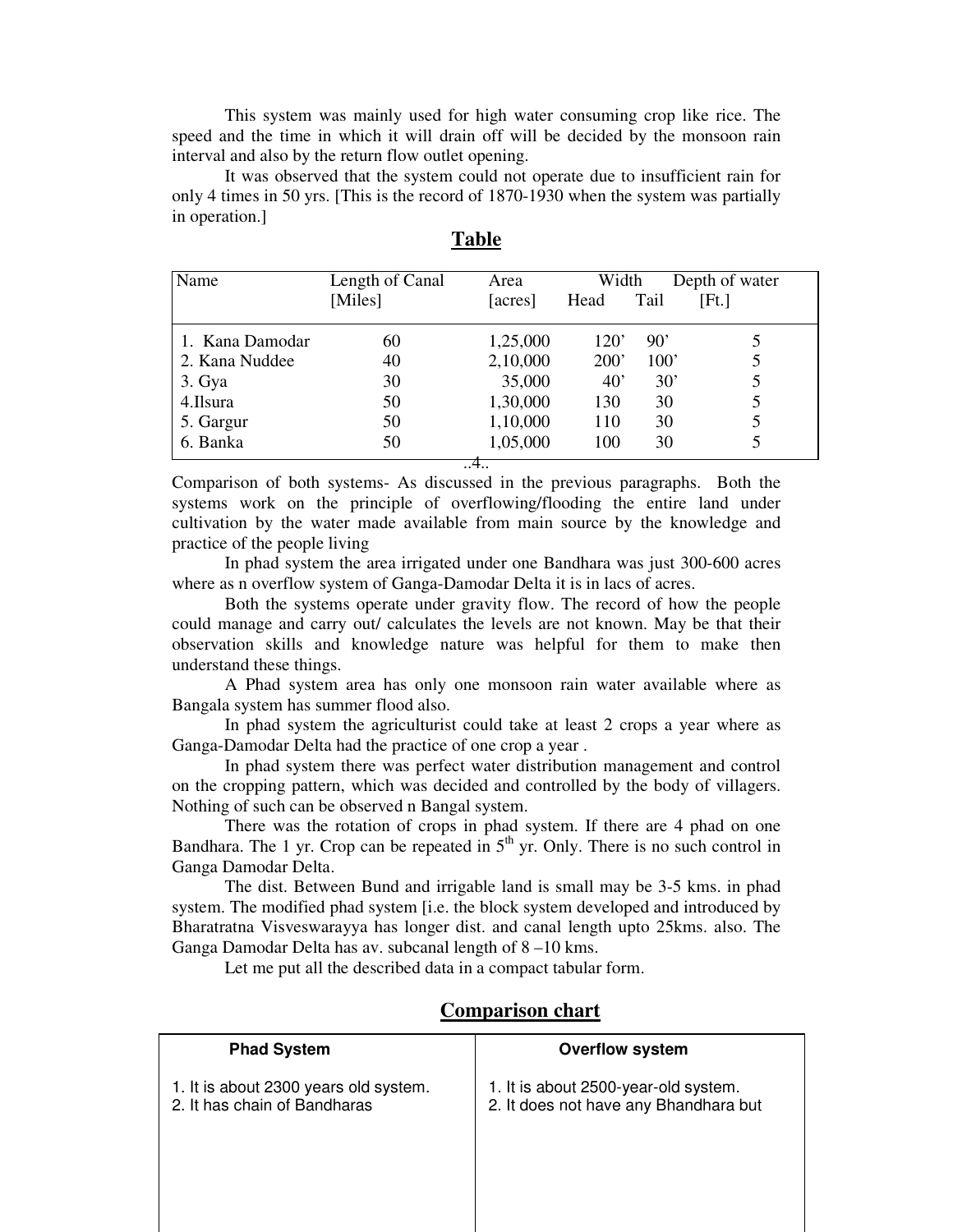| 3. It has to have leveled fields with<br>shallow river basin.<br>4. Can work where the subsoil strara is<br>hard rock like basalt.<br>5. There is a crop rotation in all phads.<br>Each phad has to take same crop &<br>It is repeated after 4 yrs. again by<br>Rotation system. The cropping pattern                                                                                                                                                                                                                                                                                                                                                                                                                                                                                                                                                                                                                                                                                                                                                                                                             | are the cuts on river banks which are<br>called 'Kanwas.'<br>3. It has to have leveled fields around<br>With shallow river basin.<br>4. Operates where the subsoil strata is<br>'allumina.'<br>5. There is no rotation system is crop.<br>The agriculturist has the power and<br>capacity is decide about which type<br>of crop has can take. There is not                                                                                                                                                                                                                                                                                                                                                                                                                                                                                                                                                                                                                           |
|-------------------------------------------------------------------------------------------------------------------------------------------------------------------------------------------------------------------------------------------------------------------------------------------------------------------------------------------------------------------------------------------------------------------------------------------------------------------------------------------------------------------------------------------------------------------------------------------------------------------------------------------------------------------------------------------------------------------------------------------------------------------------------------------------------------------------------------------------------------------------------------------------------------------------------------------------------------------------------------------------------------------------------------------------------------------------------------------------------------------|--------------------------------------------------------------------------------------------------------------------------------------------------------------------------------------------------------------------------------------------------------------------------------------------------------------------------------------------------------------------------------------------------------------------------------------------------------------------------------------------------------------------------------------------------------------------------------------------------------------------------------------------------------------------------------------------------------------------------------------------------------------------------------------------------------------------------------------------------------------------------------------------------------------------------------------------------------------------------------------|
| Decided by village body.<br>6. It has not gates or valves at main<br>tributary but has a control outlet to<br>Allow over of excess water.                                                                                                                                                                                                                                                                                                                                                                                                                                                                                                                                                                                                                                                                                                                                                                                                                                                                                                                                                                         | deciding and controlling body for this.<br>6. It has a inlet so created as only water<br>above the inlet can come into the<br>field.                                                                                                                                                                                                                                                                                                                                                                                                                                                                                                                                                                                                                                                                                                                                                                                                                                                 |
| 7. The inflow of water can be controlled<br>only at entry point and entry point of<br>Each phad.                                                                                                                                                                                                                                                                                                                                                                                                                                                                                                                                                                                                                                                                                                                                                                                                                                                                                                                                                                                                                  | 7. Once opened for water, it is difficult to<br>control the inflow of water.                                                                                                                                                                                                                                                                                                                                                                                                                                                                                                                                                                                                                                                                                                                                                                                                                                                                                                         |
| 8. The excess water runs back to chain                                                                                                                                                                                                                                                                                                                                                                                                                                                                                                                                                                                                                                                                                                                                                                                                                                                                                                                                                                                                                                                                            | 8. The excess water goes back to main<br>.5.                                                                                                                                                                                                                                                                                                                                                                                                                                                                                                                                                                                                                                                                                                                                                                                                                                                                                                                                         |
| source <i>i.e.</i> main river.<br>9. The proper care is taken by the water<br>using body to distribute the available<br>water proportionately.<br>10. The system can operate when there is<br>water flowing on the river when it is<br>Flooding or no floods.<br>11. The villagers who are beneficiation<br>have observed.<br>12. Fishing is not possible.<br>13. It mainly operated on rivers Panzara,<br>Kan, Burai, Girna, Misom and Aram.<br>14. The canal are narrow and shallow<br>1.00 wide $x 5$ to 10 deep about<br>5-10 km. Long.<br>15. There is only in one main canal on<br>each bank for one Bandhara. Parallality<br>Is no criteria.<br>16. The water goes from weir to Khajina<br>[a shallow & silent pond]<br>where all silt settle down and only<br>clear water goes is fields so as to help<br>To keep canal system free from silting.<br>17. No study on mosquitoes control is done 17. Flowing water with the fishing side<br>as the fields are filled with water for<br>a very short duration.<br>18. Divert water from main water channel<br>and takes back excess water to some<br>river. | Source <i>i.e.</i> the man river.<br>9. As the flood water is used, there is no<br>need to control for the proportionate<br>Distribution.<br>10. The system operates whenever<br>there is flood is the river.<br>11. No such controlling body is<br>a controlling/managing body for water<br>distribution/crop sowing pattern etc.<br>12. Fishing is the side business.<br>13. It is mainly on Ganga in Baghalpur<br>Dist. Of Bihar (former Bangal) up to<br>Damodar river section.<br>14. The canals are broad and shallow<br>[13 to 50 m wide and about 1.5m<br>deep<br>15. They are long continuous and<br>parallel to each other.<br>16. Transfers suspended soil/ mud to<br>fields thus carrying futility to land. It<br>is carries the wealth.<br>business is much helpful to control<br>Mosquito borne dieses like malaria.<br>18. Diverts water with the use of canal<br>from me rivers and takes it further<br>Away to the basin of the another<br>river [Ganga to Damodar] |
|                                                                                                                                                                                                                                                                                                                                                                                                                                                                                                                                                                                                                                                                                                                                                                                                                                                                                                                                                                                                                                                                                                                   |                                                                                                                                                                                                                                                                                                                                                                                                                                                                                                                                                                                                                                                                                                                                                                                                                                                                                                                                                                                      |

has chain of inlets on river bank.There